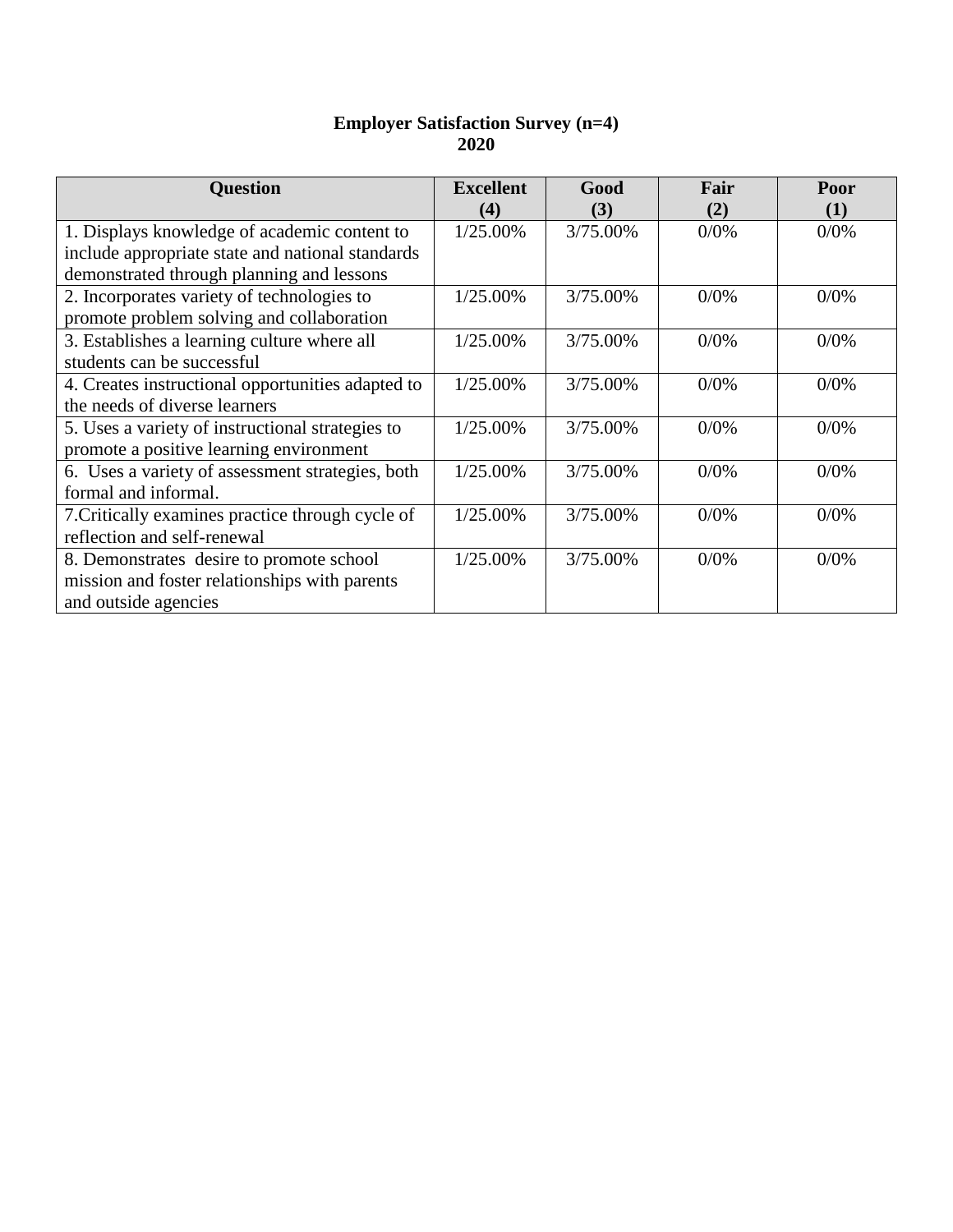## **Employer Satisfaction Survey (n=4) 2018**

| <b>Question</b>                                   | <b>Excellent</b><br>(4) | Good<br>(3) | Fair<br>(2) | Poor<br>(1) |
|---------------------------------------------------|-------------------------|-------------|-------------|-------------|
| 1. Displays knowledge of academic content to      | 2/50.00%                | 2/50.00%    | 0/0%        | 0/0%        |
| include appropriate state and national standards  |                         |             |             |             |
| demonstrated through planning and lessons         |                         |             |             |             |
| 2. Incorporates variety of technologies to        | 2/50.00%                | 2/50.00%    | 0/0%        | 0/0%        |
| promote problem solving and collaboration         |                         |             |             |             |
| 3. Establishes a learning culture where all       | 2/50.00%                | 2/50.00%    | $0/0\%$     | 0/0%        |
| students can be successful                        |                         |             |             |             |
| 4. Creates instructional opportunities adapted to | 2/50.00%                | 2/50.00%    | 0/0%        | 0/0%        |
| the needs of diverse learners                     |                         |             |             |             |
| 5. Uses a variety of instructional strategies to  | 2/50.00%                | 2/50.00%    | 0/0%        | 0/0%        |
| promote a positive learning environment           |                         |             |             |             |
| 6. Uses a variety of assessment strategies, both  | 1/25.00%                | 3/75.00%    | 0/0%        | 0/0%        |
| formal and informal.                              |                         |             |             |             |
| 7. Critically examines practice through cycle of  | 2/50.00%                | 2/50.00%    | 0/0%        | 0/0%        |
| reflection and self-renewal                       |                         |             |             |             |
| 8. Demonstrates desire to promote school          | 2/50.00%                | 2/50.00%    | 0/0%        | 0/0%        |
| mission and foster relationships with parents     |                         |             |             |             |
| and outside agencies                              |                         |             |             |             |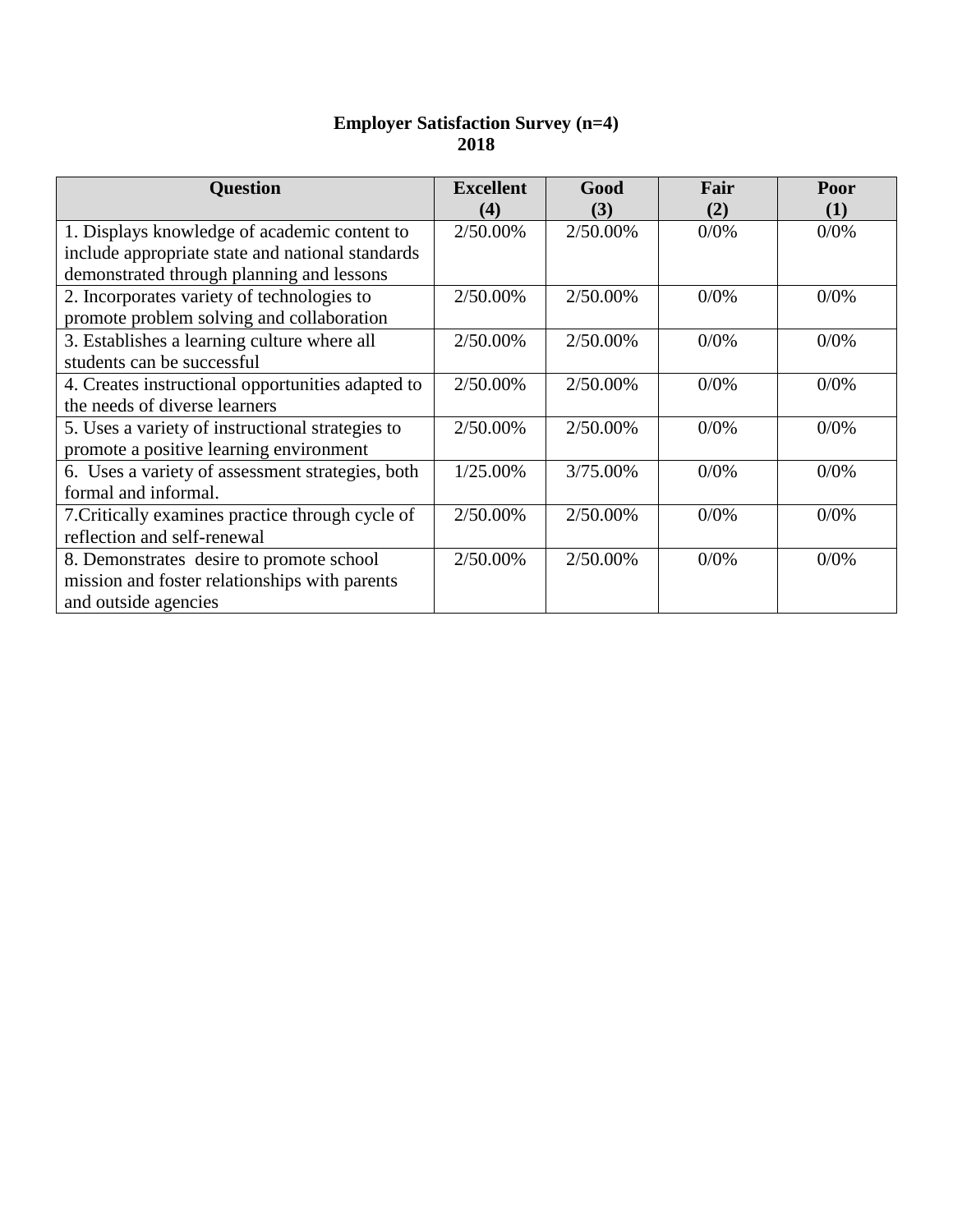## **Employer Satisfaction Survey (n=6) 2016**

| <b>Question</b>                                   | <b>Excellent</b><br>(4) | Good<br>(3) | Fair<br>(2) | Poor<br>(1) |
|---------------------------------------------------|-------------------------|-------------|-------------|-------------|
| 1. Displays knowledge of academic content to      | 4/66.67%                | 2/33.33%    | 0/0%        | 0/0%        |
| include appropriate state and national standards  |                         |             |             |             |
| demonstrated through planning and lessons         |                         |             |             |             |
| 2. Incorporates variety of technologies to        | 4/66.67%                | 2/33.33%    | 0/0%        | 0/0%        |
| promote problem solving and collaboration         |                         |             |             |             |
| 3. Establishes a learning culture where all       | 4/66.67%                | 2/33.33%    | 0/0%        | 0/0%        |
| students can be successful                        |                         |             |             |             |
| 4. Creates instructional opportunities adapted to | 3/50%                   | 3/50%       | 0/0%        | 0/0%        |
| the needs of diverse learners                     |                         |             |             |             |
| 5. Uses a variety of instructional strategies to  | 5/83.33%                | 1/16.67%    | 0/0%        | 0/0%        |
| promote a positive learning environment           |                         |             |             |             |
| 6. Uses a variety of assessment strategies, both  | 3/50%                   | 3/33.33%    | 1/16.67%    | 0/0%        |
| formal and informal.                              |                         |             |             |             |
| 7. Critically examines practice through cycle of  | 4/66.67%                | 2/33.33%    | 0/0%        | 0/0%        |
| reflection and self-renewal                       |                         |             |             |             |
| 8. Demonstrates desire to promote school          | 5/83.33%                | 1/16.67%    | 0/0%        | 0/0%        |
| mission and foster relationships with parents     |                         |             |             |             |
| and outside agencies                              |                         |             |             |             |